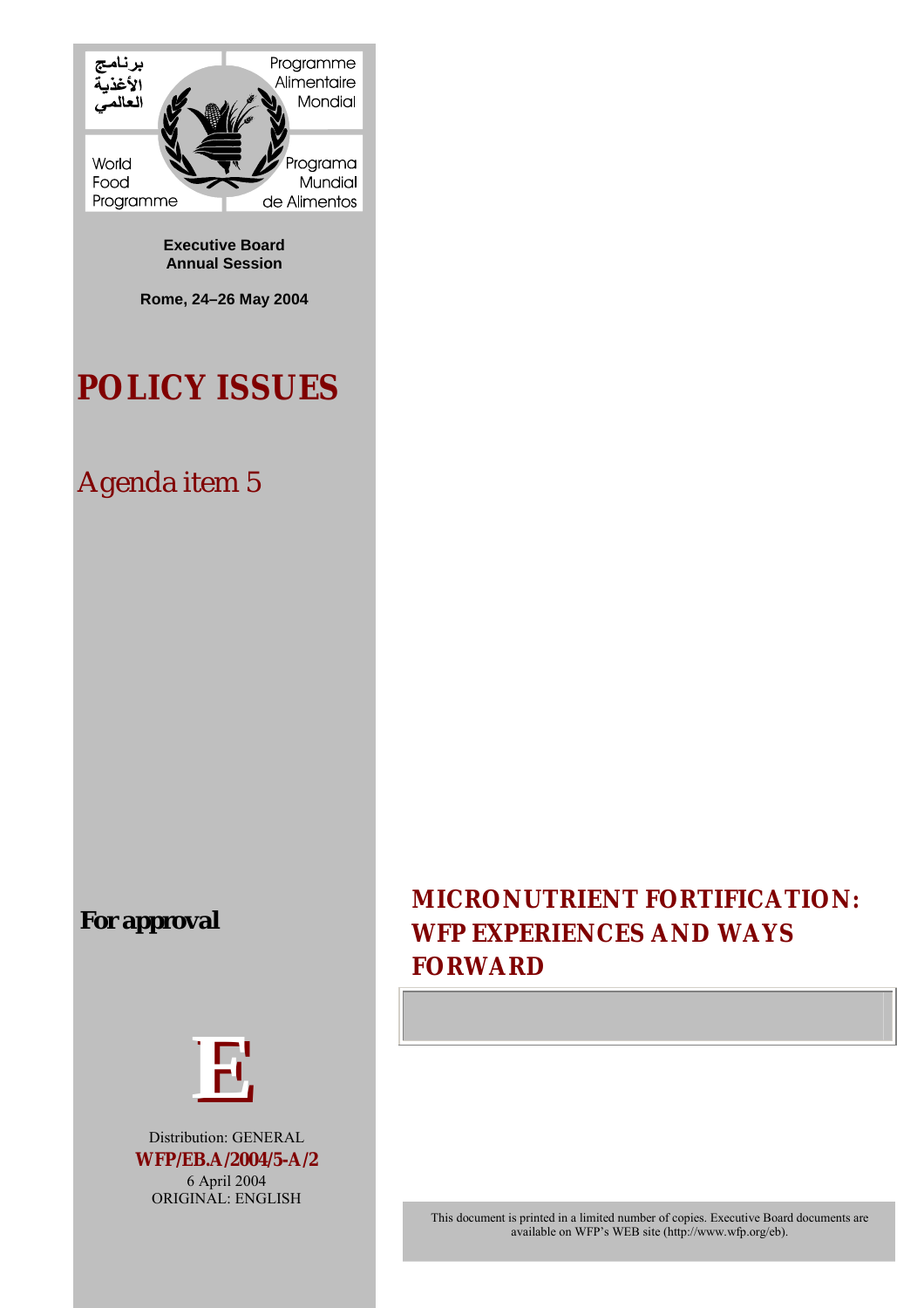# **NOTE TO THE EXECUTIVE BOARD**

| This document is submitted to the Executive Board for approval.                                                                                                                                                                        |                |                       |
|----------------------------------------------------------------------------------------------------------------------------------------------------------------------------------------------------------------------------------------|----------------|-----------------------|
| The Secretariat invites members of the Board who may have questions of a technical<br>nature with regard to this document to contact the WFP staff focal points indicated<br>below, preferably well in advance of the Board's meeting. |                |                       |
| Director, Division of Strategy, Policy and<br>Programme Support (PSP):                                                                                                                                                                 | Mr S. Samkange | tel.: 066513-2600     |
| Chief, Nutrition Service (PSPP):                                                                                                                                                                                                       | Mr P. Webb     | tel.: $066513 - 2565$ |
| Should you have any questions regarding matters of dispatch of documentation for the<br>Executive Board, please contact the Supervisor, Meeting Servicing and Distribution Unit<br>$(tel.: 066513-2328).$                              |                |                       |

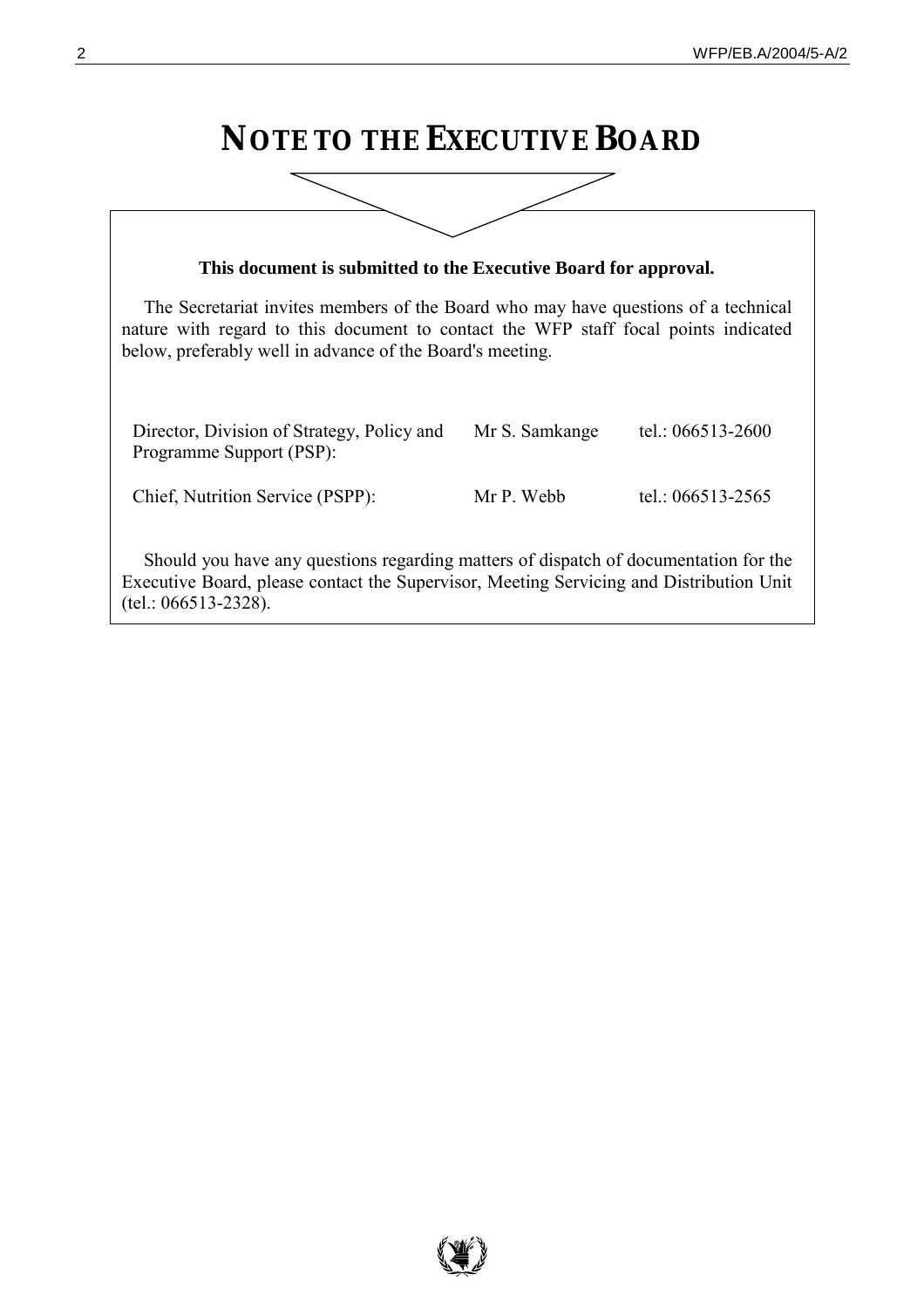# **EXECUTIVE SUMMARY**



Micronutrient deficiencies represent a largely invisible but often devastating form of malnutrition that is particularly prevalent among WFP's beneficiary populations already lacking sufficient food. Known effects of micronutrient deficiencies include impaired physical and mental growth among children, iron-deficiency anemia, maternal mortality, low adult labour productivity and blindness.

WFP makes important, often pioneering contributions to overcoming such deficiencies through:

- $\triangleright$  careful attention to micronutrients in needs assessment and ration planning;
- $\triangleright$  delivery of fortified foods, particularly to nutritionally vulnerable groups, on an increasingly large scale;
- ! promotion and use of locally produced and fortified commodities in several low-income food-deficit countries; and
- $\triangleright$  advocacy for fortification at national and international policy levels.

Important activities in local processing and fortification have recently taken place in Angola, Bangladesh, India, Nepal and Zambia, and in the context of the southern Africa regional drought emergency. Each case demonstrates that where micronutrient deficiencies are an operational concern, local fortification is possible but challenging. Several ongoing assessments of the impact of such initiatives suggest important nutritional benefits. That said, challenges remain in terms of (i) technical and managerial capacity constraints, (ii) the need for systematic compliance with procurement specifications and quality control, (iii) clearer policies on micronutrient content labelling and (iv) the need for cash resources to support many aspects associated with local processing and fortification activities.

This paper should be read in conjunction with two other policy papers— "Food for Nutrition: Mainstreaming Nutrition in WFP" (WFP/EB.A/2004/5-A/1) and "Nutrition in Emergencies: WFP Experiences and Challenges" (WFP/EB.A/2004/5-A/3).

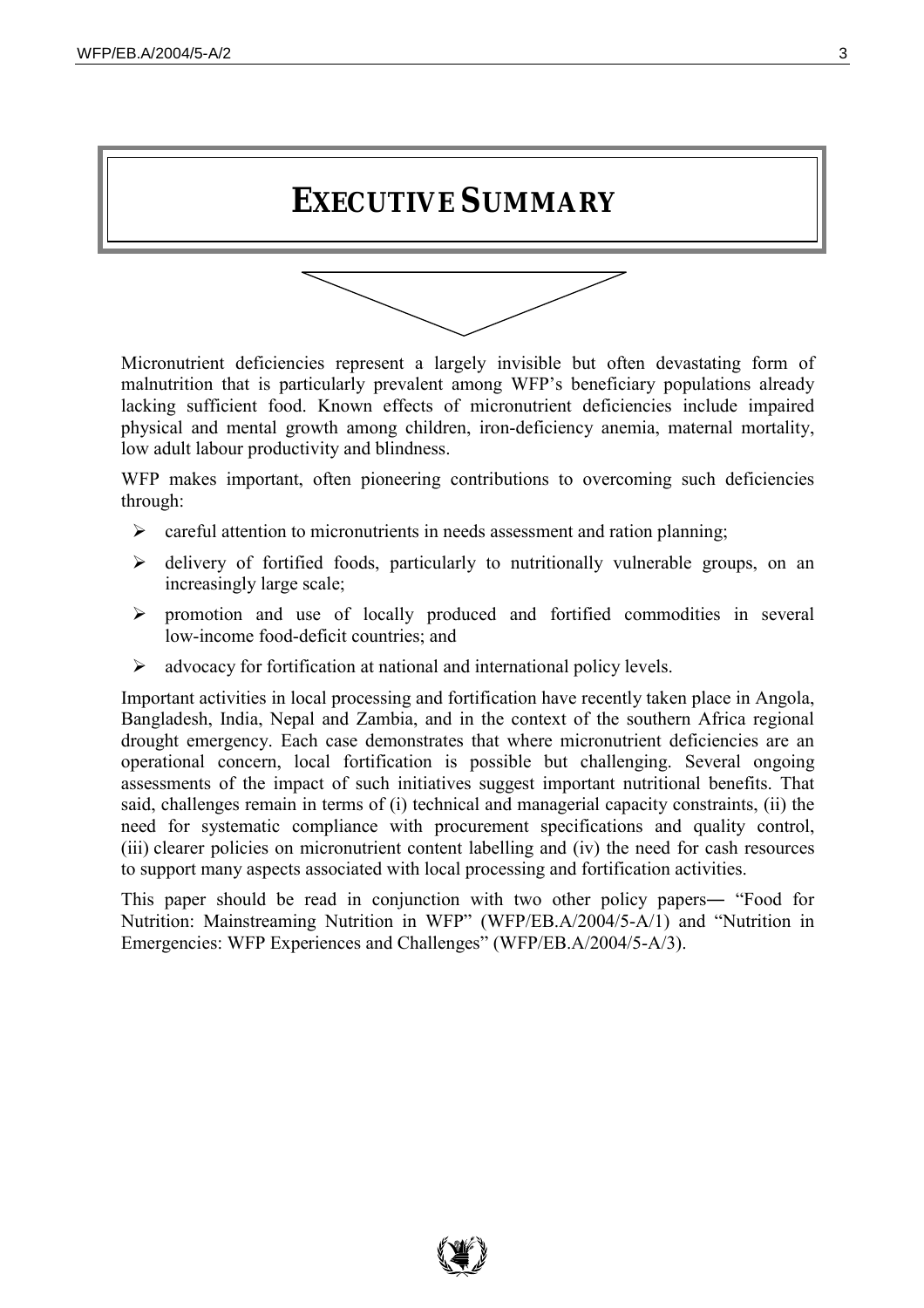

In accordance with decision 2002/EB.A/4, the Board requests the Secretariat to add the following language to "Consolidated Framework of WFP Policies: A Governance Toolî (WFP/EB.A/2002/5-A/1):

ìWFP will increase its efforts to meet micronutrient deficiencies among beneficiaries through the distribution of appropriately fortified foods and support for national and international fortification initiatives and policies, paying particular attention to micronutrient needs in emergencies and meeting the special needs of people living with HIV/AIDS. Ensuring adherence to WFP's procurement specifications and quality control procedures and documenting effectiveness and impact of fortification activities are central to these efforts. WFP will expand its local initiatives in the production of fortified blended foods and biscuits, and in the milling and fortification of cereals. Institutional and staff capacity to implement these activities will be enhanced as necessary."

<sup>\*</sup> This is a draft decision. For the final decision adopted by the Board, please refer to the Decisions and Recommendations document issued at the end of the session.

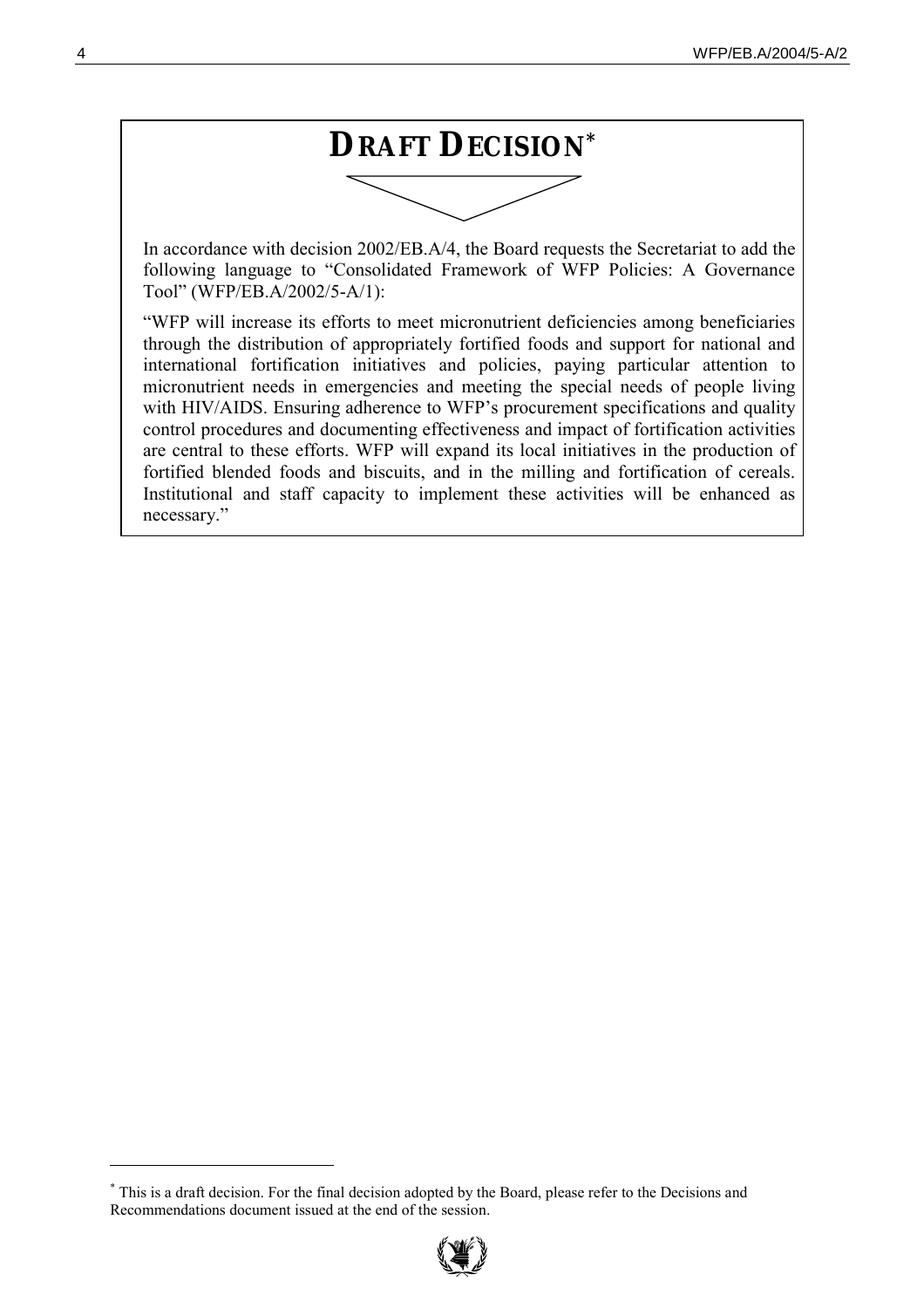### **INTRODUCTION**

- 1. WFP seeks to support improved nutrition and health of children, mothers and other vulnerable people as a strategic priority. While this implies a focus on meeting macronutrient needs—adequate carbohydrate, fat and protein intake—the enormous magnitude of deficiencies in micronutrients such as vitamin A, iron, iodine and zinc requires WFP to pay more attention not only to the quantity of food that it delivers but also to its quality.
- 2. For many years, WFP has been distributing several procured or donated fortified commodities such as oil and dried skim milk fortified with vitamin A, iodized salt and fortified blended foods (FBFs) or biscuits whenever possible. More recently, WFP has directly supported the processing of food commodities at a local level, including milling and fortification of cereals and production of fortified blended foods and biscuits. The importance of these activities is increasingly apparent as evidence accumulates on the pivotal role of micronutrient deficiencies not only in mortality, morbidity and malnutrition, but also in national economic development potential.
- 3. This paper (i) considers why WFP pays explicit attention to micronutrient deficiencies in its strategies and operations, (ii) highlights WFP's recent experiences with micronutrient-fortified foods and the fortification process and (iii) proposes ways to expand such efforts at the policy level and through actions on the ground.<sup>1</sup> The goal is not to achieve 100 percent fortification of food aid, but rather 100 percent effective responses to micronutrient problems where food aid is an appropriate and viable mechanism.

## **MICRONUTRIENT DEFICIENCIES AND FOOD INSECURITY**

- 4. According to the World Health Organization (WHO), deficiencies in iron, vitamin A and zinc rank among the top ten leading causes of death through disease in developing countries.<sup>2</sup> Most people affected by micronutrient deficiencies do not show overt clinical symptoms, nor are they themselves necessarily aware of the deficiency, a phenomenon called "hidden hunger". Yet hidden hunger makes people susceptible to infectious diseases, impairs their physical and mental development, reduces their labour productivity and increases the risk of premature death.
- 5. Iron deficiency, for example, is one of the most widely prevalent micronutrient deficiencies in the world, affecting at least half of all pregnant women and young children in developing countries. Children under 24 months are especially at risk of anaemia, which stunts their growth and reduces their ability to resist common childhood illness. In older children, the ability to concentrate and perform well in school is reduced.<sup>3</sup> Anaemia is a serious risk to mothers in childbirth and it impairs the health and labour productivity of working adults in general. As a result, countries such as Bangladesh lose between 1 percent and 2 percent of their annual economic growth as a direct result of high levels of anaemia.<sup>4</sup> When iron deficiency is compounded by other vitamin and mineral deficiencies (VMDs),

<sup>&</sup>lt;sup>1</sup> Constructive comments from UNICEF, FAO, IFAD and WHO on earlier drafts are gratefully acknowledged.

<sup>2</sup> WHO. 2002. *The World Health Report 2002.* Geneva.

<sup>3</sup> Mason, J. *et al*. 2001. *The micronutrient report: current progress and trends in the control of vitamin A*. Ottawa, Micronutrient Initiative and International Development Research Centre.

<sup>4</sup> FAO. 2002. *The state of food insecurity in the world*. Rome.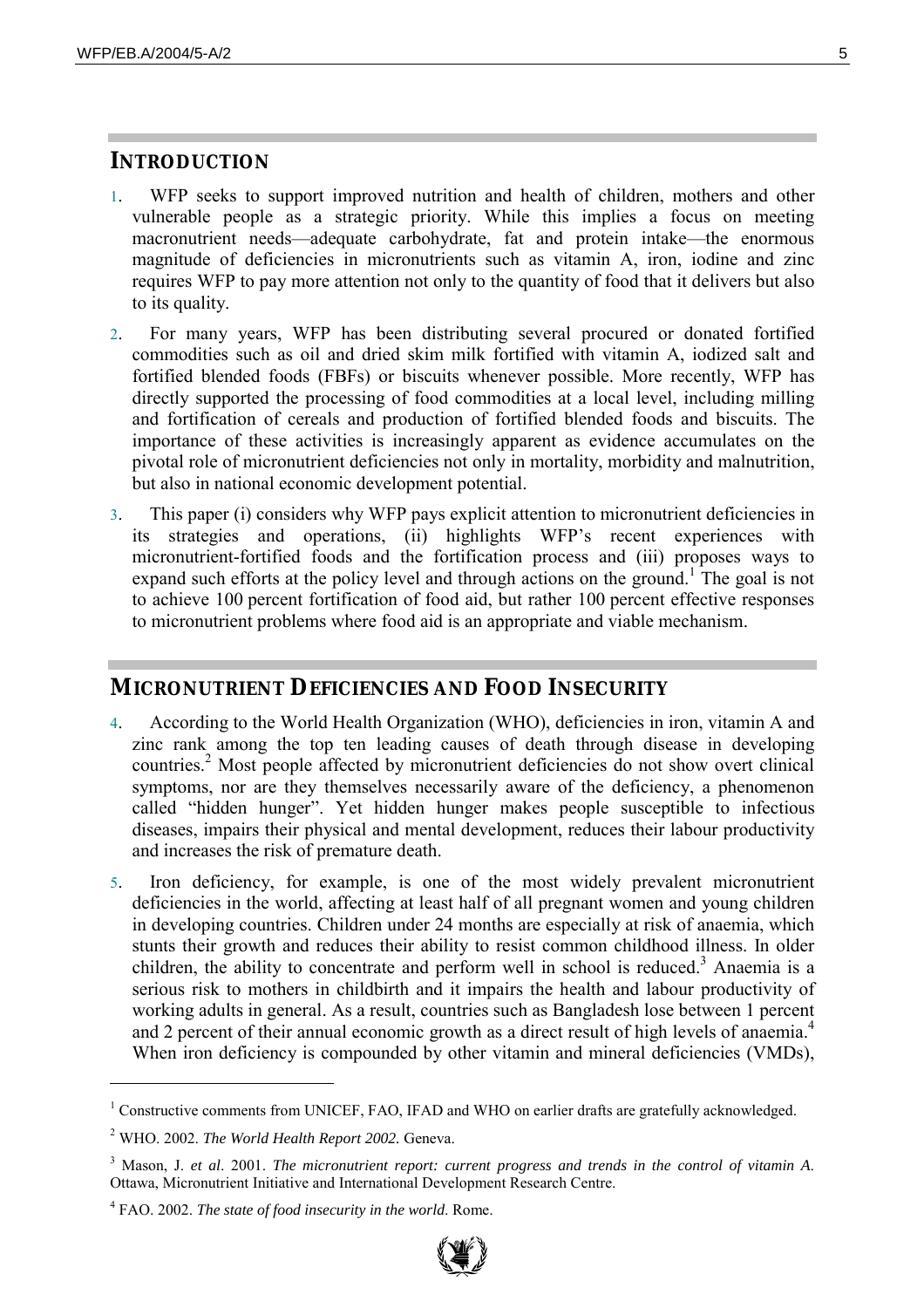the economic impact often exceeds 2 percent of gross domestic product per year. Economic losses due to VMDs are put at 2.7 percent in Mali, 2.5 percent in Burundi and 2.3 percent in Afghanistan. $5$ 

- 6. Such huge economic losses result from human resource depletion linked to ill-health, reduced intellectual capacity and early death. For example, a lack of vitamin A is not only the leading cause of child blindness across developing countries, it affects children's immune systems and is directly responsible for 10.8 million deaths each year. Eradicating Vitamin A deficiency would cut child deaths from measles alone by 50 percent.<sup>6</sup> Removing zinc deficiencies would prevent 800,000 deaths per year from growth failure and weakened immunity, which renders children particularly vulnerable to diseases such as pneumonia, malaria and diarrhoea.<sup>7</sup>
- 7. VMDs result from a low intake of micronutrients and/or infectious diseases that hamper absorption and increase requirements. The wide prevalence of VMDs in poor countries leaves most of WFP's beneficiaries even more vulnerable to the effects of periods of constrained food intake. Obviously, if a population is already micronutrient deficient when a food emergency unfolds, the impact is worse than if pre-existing conditions had been satisfactory. In Bangladesh, for example, a higher intake of vitamin A was associated with a lower risk of severe malnutrition among children directly affected by floods; in Indonesia, although the drought and economic crisis of the late 1990s did not have a significant impact on weight-for-age among children, child iron status deteriorated sharply during the crisis and five years later still had not recovered to its pre-crisis level.<sup>8</sup>
- 8. Even where deficiencies were under control before a crisis, sub-clinical deficiencies can become overt problems when displaced persons become dependent on a limited range of foods. Populations dependent on food aid face a particular threat of micronutrient diseases if their diet lacks important nutrients for an extended period. While serious outbreaks of micronutrient diseases are increasingly rare in emergency contexts, thanks in part to WFP's recently increased focus on micronutrient concerns, they can still occur. Scurvy―vitamin C deficiency―was noted in the context of WFP operations in Somalia and Kenya in the mid 1990s, and again in Afghanistan in 2001. Beri-beri, a deficiency of vitamin B1, was recorded in Nepal in camps for Bhutanese refugees as recently as 1999. Pellagra—niacin deficiency—was a problem among Mozambican refugees in Malawi at the end of the 1980s and in the mid-1990s and in Tanzania in 2001; it remains a concern in Angola even in 2004. Such deficiencies are rare, but when an agency assumes responsibility for meeting the entire food needs of a population such risks have to be taken into account.

<sup>&</sup>lt;sup>8</sup> Choudhury, A. & Bhuiya, A. 1993. Effects of biosocial variables on changes in nutritional status of rural Bangladeshi children, pre- and post-monsoon flooding. *Journal of Biosocial Science*. 25: 351–57; Block, S. *et al.* 2004. Macro Shocks and Micro(scopic) Outcomes. *Journal of Human Ecology*. Forthcoming, 2004.



<sup>5</sup> UNICEF/Micronutrient Initiative. 2004. *Vitamin and Mineral Deficiency: A global damage assessment report*. New York; Horton, S. 1999. Opportunities for investments in nutrition in low-income Asia. *Asian Development Review.* 17 (1/2): 246-73.

<sup>6</sup> UNICEF. 2002. *A world fit for children*. New York.

<sup>7</sup> WHO. 2002*.*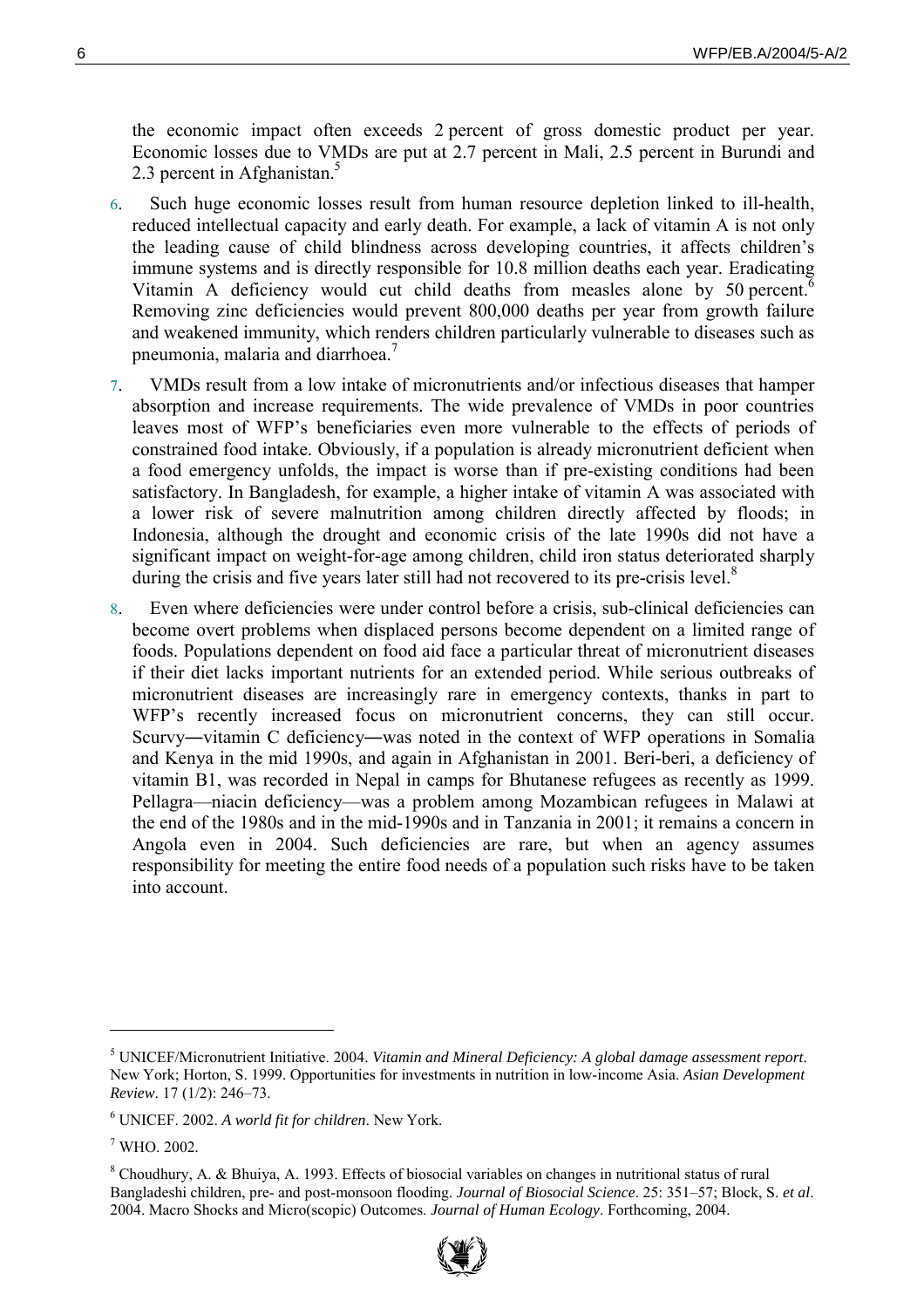## **FOOD FORTIFICATION IN ADDRESSING MICRONUTRIENT DEFICIENCIES**

- 9. There are many ways to address micronutrient deficiencies, including the distribution of vitamin/mineral supplements in capsules, tablets or syrups, public education on the foods that can increase intake of micronutrients, agricultural programmes that increase production of and access to a wider diversity of foods, disease control—because parasitic infections and diseases impair the body's ability to absorb micronutrients—and food fortification. Fortification is considered to be one of the most cost-effective approaches to addressing widespread deficiencies; according to the World Bank "...probably no other technology available today offers as large an opportunity to improve lives and accelerate development at such low cost and in such a short time.<sup> $\frac{9}{2}$ </sup>
- 10. The aim of fortification is to increase intake of one or more nutrients that are inadequate in the food supply. This can be done in three ways: (i) restoring the nutrients lost during food processing by restoring depleted nutrients to their natural level, for example restoring B-vitamins, which are lost during milling; (ii) increasing the level of a nutrient above that normally found in the food, for example adding extra iron to wheat flour or extra calcium to milk; and (iii) adding nutrients that are not normally present in a food which is nevertheless a good vehicle for delivering micronutrients to the consumer, for example putting vitamin A into sugar, or iodine into salt. $10$
- 11. In developing countries the importance of fortification from public health and economic standpoints is increasingly recognized. Fortification of salt with iodine is now mandatory in 75 percent of developing countries, while fortification of oil and sugar with vitamin A and cereals or noodles with multiple micronutrients has become standard in China, Brazil, South Africa and Zambia.<sup>11</sup> Fortified foods are an important source of vitamin A for poor children in urban Guatemala: over half of their total vitamin A intake from non breast-milk food sources derives from three fortified foods: sugar, *Incaparina*, a fortified blended food based on maize, and margarine. Evaluations of vitamin A fortification initiatives in Guatemala and other Central American countries such as Honduras and Venezuela have shown a reduction of about 60 percent in the prevalence of vitamin A deficiency.<sup>12</sup>
- 12. However, there are constraints to this approach. On the one hand, such initiatives are still relatively limited, especially in low-income food-deficit countries, because they require coordinated efforts and start-up investments from many stakeholders, including governments, the private sector and consumer organizations. On the other hand, even when fortification is successfully introduced in countries such as Zambia or Kenya "enhanced" foods do not automatically reach remote rural areas because of poorly functioning markets. Even if available in such locations, these foods are not accessible to poorest households because the poor rarely purchase value-added, processed and packaged goods. In other words, WFP's beneficiaries are typically by-passed by most current fortification efforts to address micronutrient deficiencies. This will change over time but for the immediate future more direct, targeted approaches have to be implemented.

<sup>12</sup> USAID/International Life Sciences Institute. 2003. *Food Fortification and Public Health*. Washington DC.



<sup>9</sup> World Bank. 1993. *Enriching Lives*. Washington DC.

 $10$  Different technical terms may be used in this context, such as "restoration" and "enrichment". The term ìfortificationî, however, is increasingly used to cover any form of adding micronutrients to a commodity during processing and will be used as such in this paper.

<sup>11</sup> Mason, *et al*., 2001.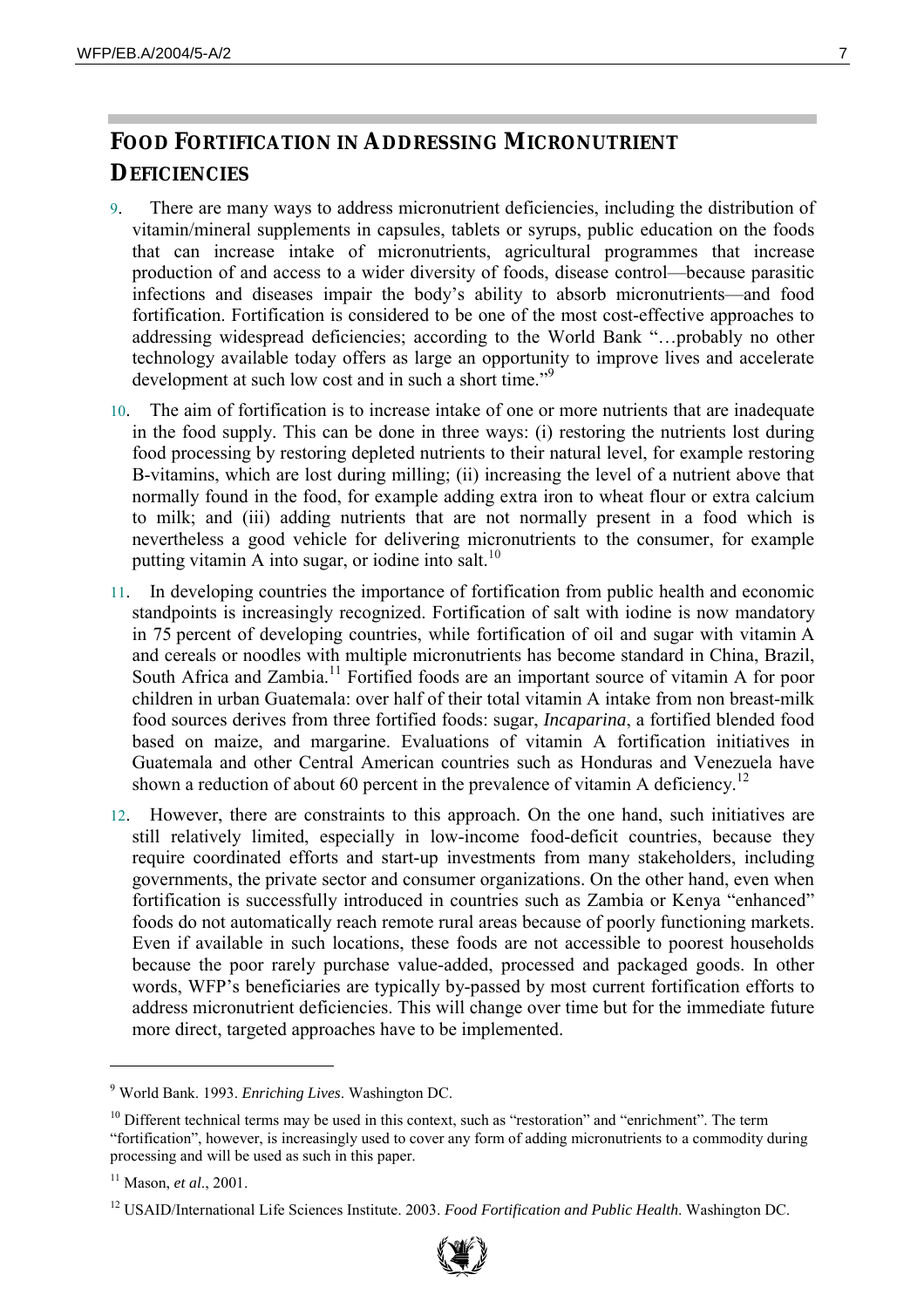#### **WFP Beneficiaries Lack both Macronutrients and Micronutrients**

- 13. There is a close relationship between malnutrition, which is often linked to lack of food, and specific micronutrient deficiency diseases that are associated with consumption of foods poor in micronutrients. Since WFP's beneficiaries are known to have limited access to a varied diet, a large proportion of them are also likely to suffer micronutrient deficiencies, especially those fully dependant on rations for survival such as camp-restricted refugees. WHO prevalence data for micronutrient problems in the countries supported by WFP suggest that 4 million women and young children are vitamin-A deficient, almost 7 million school children face iodine deficiency and 7 million women of child-bearing age are anaemic.<sup>13</sup> As the prevalence of VMDs amongst WFP beneficiaries is likely to be higher than in a national population as a whole, it can be argued that close to 20 million of WFP's beneficiaries currently face serious micronutrient problems, even if we accept that some of these deficiencies overlap. The figures would be higher if we counted other population groups such as elderly people and adults who are also at risk of micronutrient impairment where a lack of food, disease and displacement affect their ability to consume an adequate diet.
- 14. The seriousness of this hidden hunger problem is increasingly reflected in WFP's operations. About 75 percent of country programmes that include explicit mother-and-child health and nutrition interventions make mention of micronutrient problems and seek to address them through the use of fortified blended foods and fortified oil, salt and even cereals. Similarly, more than half of the emergency operations (EMOPs) and protracted relief and recovery operations (PRROs) during 2002 specified micronutrient concerns as part of the crisis being addressed; 80 percent of those included various fortified foods in the ration distributed<sup>14</sup>

## **WFP'S EXPERIENCES WITH FORTIFIED FOOD AID**

15. WFP addresses micronutrient deficiencies through (i) careful attention to micronutrients in ration planning, (ii) programming donor-supplied or internationally procured fortified foods, (iii) promotion and use of locally processed fortified commodities and (iv) increasing advocacy for fortification at national and international policy-making levels.

#### **Ration Planning**

 $\overline{a}$ 

16. During the past decade WFP has made more systematic efforts to recognize conditions that increase the likelihood of VMDs and plan operations accordingly. Today, the micronutrient content of the food basket is a major consideration in most ration planning. Determining the micronutrient adequacy of rations requires a comparison of a population's daily micronutrient requirement and potential intake with the level of micronutrients in the ration. In theory, general rations should also meet higher requirements during critical periods of life, including pregnancy and lactation, early infancy, child growth, adolescence and during certain illnesses. However, provision of extra rations of FBFs to pregnant and lactating women and young children through clinics is often the modality chosen when

<sup>14</sup> See *Nutrition in Emergencies: WFP Experiences and Challenges* (WFP/EB.A/2004/5-A/1) for details of the 38 EMOPS and PRROs reviewed.



<sup>13</sup> WHO. 2003. *World Health Report*. Geneva.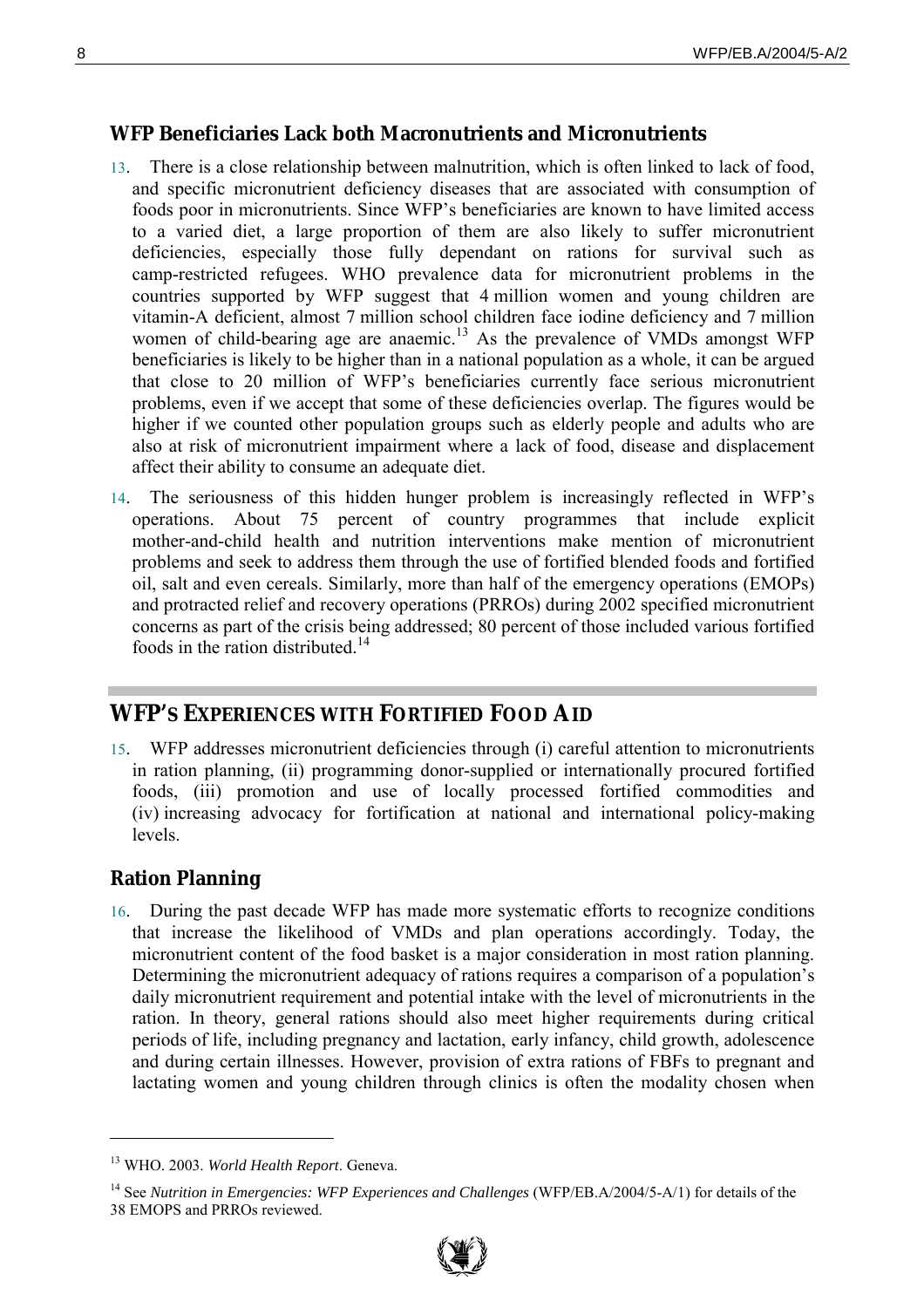general rations may not be fully adequate or when malnutrition rates are indicative of inadequacies in the diet.

- 17. The high prevalence of HIV/AIDS affected people in some regions adds new challenges to ration planning. People living with HIV/AIDS (PLWHA) may face greater risks of malnutrition for various reasons such as loss of appetite and poor intestinal absorption. In this context, micronutrients are important in preserving immune function and promoting survival. While the scientific debate about recommended micronutrient intake levels for PLWHA is still going on, milling and fortification of food aid or provision of blended foods are seen as possible strategies for improving their access to an adequate diet.<sup>15</sup>
- 18. Calculating the content of rations in terms of individual vitamins and minerals manually is a complex task. This process will be considerably simplified through development by WFP in collaboration with the Office of the United Nations High Commissioner for Refugees (UNHCR) of a web-accessible software called "Nutval", a food-basket calculator that defines micronutrient content of all commonly used foods and calculates the degree to which the food basket meets a population's requirements based on FAO/WHO recommended nutrient intakes, and allows for comparisons of alternative basket composition.

#### **International Procurement of Fortified Foods**

- 19. During the 1990s, WFP set out procurement specifications for several processed commodities, including oils, blended foods, salt and high-energy biscuits (HEB). The guidelines prescribe the type and quantity of vitamins and minerals each commodity should contain.<sup>16</sup> For example, WFP requires that vegetable oil be fortified with vitamin A and with vitamin D as appropriate. Salt must be fortified with iodine. When wheat flour is internationally procured, it should be fortified with a mix of vitamins B1 and B2 as well as niacin, folate and iron.
- 20. Procured FBFs or HEBs are also fortified with a range of micronutrients. Blended foods were originally designed to provide additional protein to younger children, but in many instances they are used for all age groups in nutritional rehabilitation programmes and sometimes in general rations, particularly where the threat of VMDs is high. FBFs must comply with the "Guidelines on Formulated Supplementary Foods for Older Infants and Young Childrenî of the *Codex Alimentarius*. However, a range of FBFs and biscuits exist because they are versatile in terms of uses and objectives. For example, HEBs donated by India to Afghanistan were re-routed to Bam in Iran in the immediate aftermath of the earthquake in December 2003 for distribution alongside canned foods and bread. Similarly, 100 mt of BP5-biscuits were donated by Norway for use in southern Africa in response to the drought emergency in 2002; many of these were used in the Mozambican flood operations.
- 21. Figure 1 indicates that a large proportion of WFP's food commodities—20 percent by volume—is fortified. Cereal flours made up about 50 percent of processed fortified foods used by WFP in 2002, but FBFs and oil together make up an equivalent share. Roughly 80 percent of WFP's food is in the form of cereals and pulses. To increase the share of fortified foods, it will be necessary to mill and fortify more wheat and maize, but this would not yet be cost-effective or feasible for rice and pulses. Given that most fortified food is intended for consumption by nutritionally vulnerable beneficiaries, the share of



<sup>&</sup>lt;sup>15</sup> The SPHERE Project. *Humanitarian Charter and Minimum Standards*, 2004 edition. Geneva.

<sup>&</sup>lt;sup>16</sup> For details see WFP's *Food and Nutrition Handbook*, 2002 edition.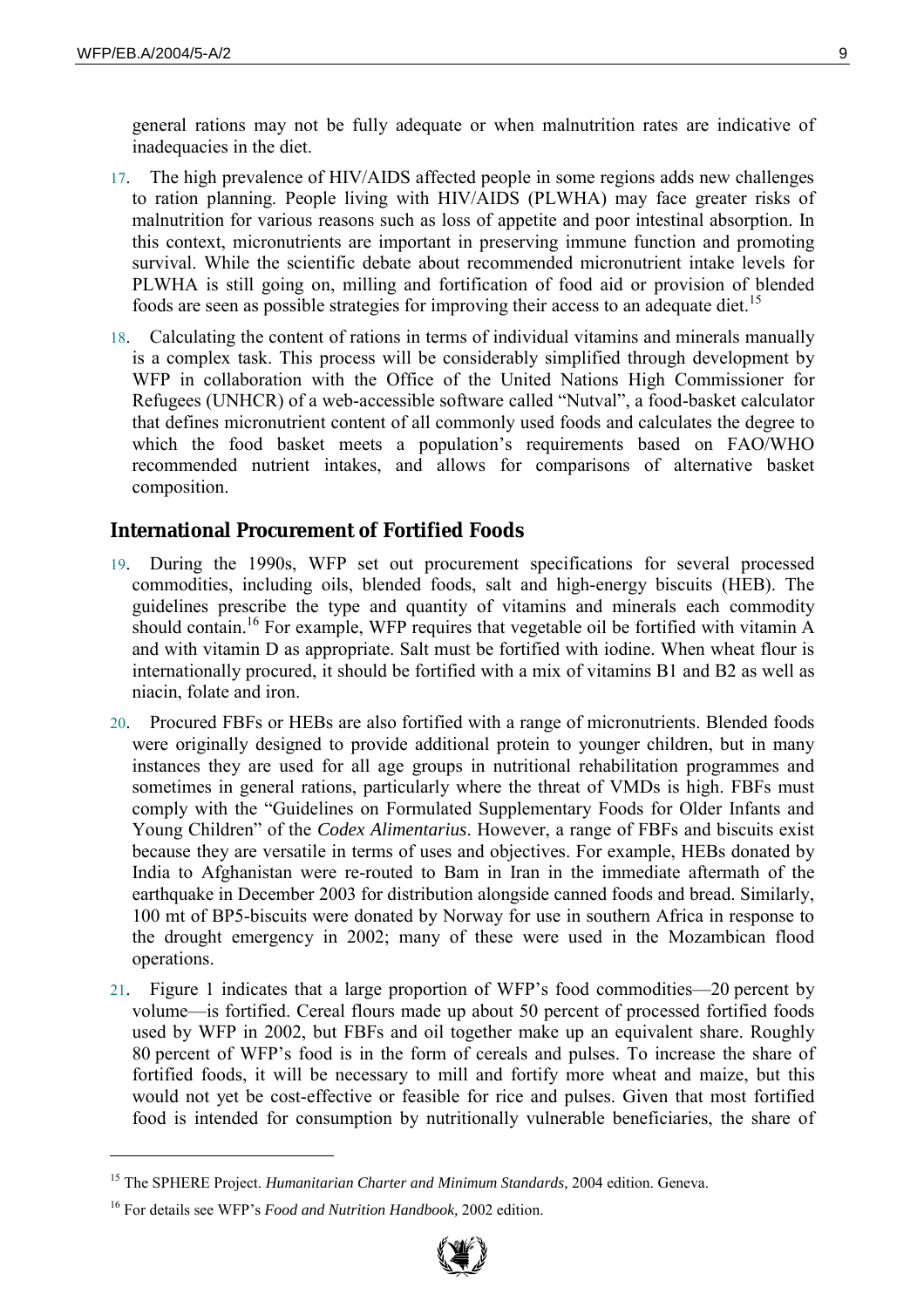fortified food channelled through maternal and child nutrition or school meal interventions is much higher than the 20 percent indicated in Figure 1; indeed, nearly all processed foods are fortified.



**Figure 1: Fortified foods as a share of WFP's total food aid in 2002** 

#### **In-Country Fortification Supported by WFP**

22. Already the leading purchaser of fortified blended foods worldwide, WFP also promotes local capacity to produce fortified blended foods in several of the world's poorest countries including India, Nepal, the Democratic People's Republic of Korea (DPRK), Ethiopia, Madagascar, Malawi and Senegal. Figure 2 shows that of all FBFs used by WFP in 2002, almost 200,000 mt, corn-soya blend (CSB) made up the largest share. A variety of local FBFs such as *Unimix* produced in Kenya, *Likuni Phala* made in Malawi, high-energy protein fortified biscuits from Zambia, *Indiamix* from India and *Famix* from Ethiopia also contributed important amounts.

#### **Figure 2: Fortified blended foods, by commodity, in 2002**



23. Experience shows that these activities generally work best through the private sector, where a reasonable production capacity exists. With smaller producers, timely output of the required quantity and quality is a recurrent issue. Producer dependency on WFP should be avoided. Promotion of local commercial demand for blended foods may be needed in

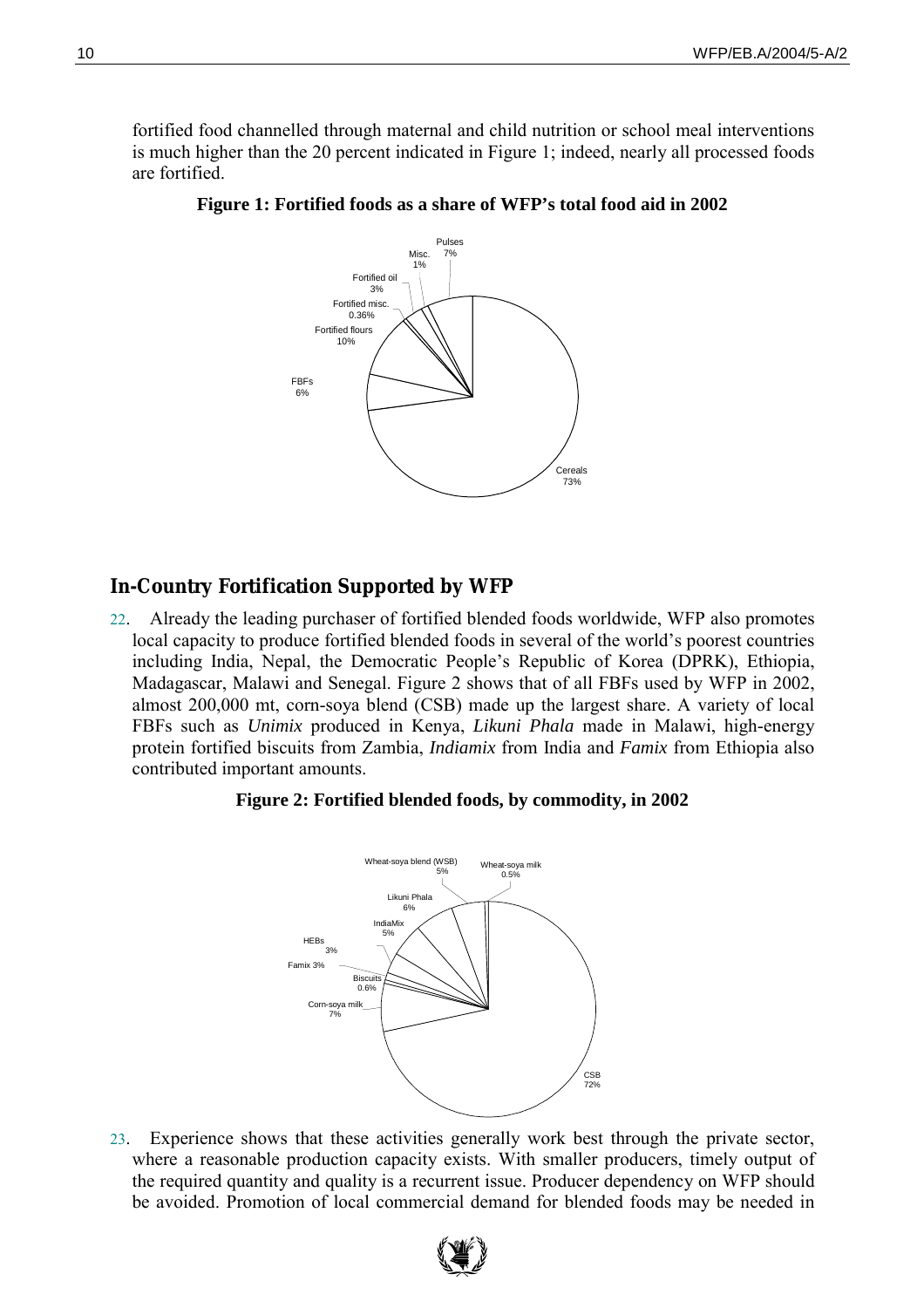$\overline{a}$ 

some countries to ensure sustainability in the longer term. In a number of cases, WFP has invested in special equipment such as extruders. For example, the operations in DPRK provide a supplementary take-home ration for pregnant or lactating women in the form of micronutrient fortified noodles. From a single WFP-supported factory established in Pyongyang in 1999, there are now 18 operational factories in six locations around the country producing 50,000 mt of fortified foods using micronutrient premix provided by the United Nations Children's Fund (UNICEF).<sup>17</sup>

24. Bangladesh offers another example of enhanced local capacity for fortification. WFP supports a vulnerable group development (VGD) intervention that reaches 500,000 very poor women, who receive literacy and legal rights training and training and support to set up new income-generating activities. In the course of the intervention it became clear that food quality was as important as its quantity: Vitamin A deficiency was found to be widely prevalent among the target group. In 2002, a pilot project to fortify wheat flour (*atta*) was introduced. WFP worked with local non-governmental organizations (NGOs) to set up four hammer mills equipped with novel fail-safe fortification devices that prevent over-fortification, which provide 28,000 VGD families with 25 kg of fortified flour each month at a processing cost of less than US\$20/mt. In 2003, an independent study confirmed the beneficial impact on vitamin A status among recipients of the fortified wheat flour compared with a control group.<sup>18</sup> Further monitoring of the micronutrient impact will be pursued, but in the meantime the results are sufficiently encouraging for WFP to expand the project during 2004 to 22 units to meet the needs of 200,000 participants per year*.* 

## **Fortification of Cereals in Emergencies**

- 25. While processing of foods close to the beneficiary has been discussed for decades, WFP's own experience of fortifying staples in emergencies is quite recent. For example, in an Angolan refugee camp in Western Zambia sometimes inaccessible because of flooding of the Zambezi river, WFP provides rations to 26,000 people. The refugees are almost entirely dependent upon WFP for food supplies, because their access to land is limited. Consequently, WFP together with UNHCR, the Micronutrient Initiative and Care Canada decided to pilot on-site maize milling and fortification. WFP designed two containerized milling/fortification units in collaboration with the Natural Resources Institute and the Canadian Government. Set up in a mobile warehouse, two new mills began operation in 2003, producing fortified maize meal. Labour is provided by the refugees themselves. Advocacy on micronutrient concerns raised awareness among beneficiaries of the nutritional benefits of consuming the fortified product and a study of the impact of this local fortification is ongoing.
- 26. Across the border in Angola, pellagra remains a serious threat to the health of internally displaced people (IDPs) in Bie province.19 In 2001, a USAID-funded mission recommended that WFP's food basket be expanded to include niacin-rich foods. In the interim WFP responded by providing groundnuts and dried fish and by increasing FBF rations. With a view to a more sustainable solution, however, WFP arranged for a fortification facility to be established at a commercial maize mill in Lobito during 2003.



 $17$  Five fortified commodities are now produced in DPRK for WFP's operations: corn-soya milk blend, corn-milk blend, rice-milk blend, enriched biscuits and enriched noodles.

<sup>18</sup> USAID. 2003. *Wheat Flour Fortification Program in Bangladesh: Final Report*. Arlington, VA, USAID Micronutrient Program.

<sup>&</sup>lt;sup>19</sup> Pellagra is fatal if not treated; it results from a monotonous, maize-based diet deficient in niacin.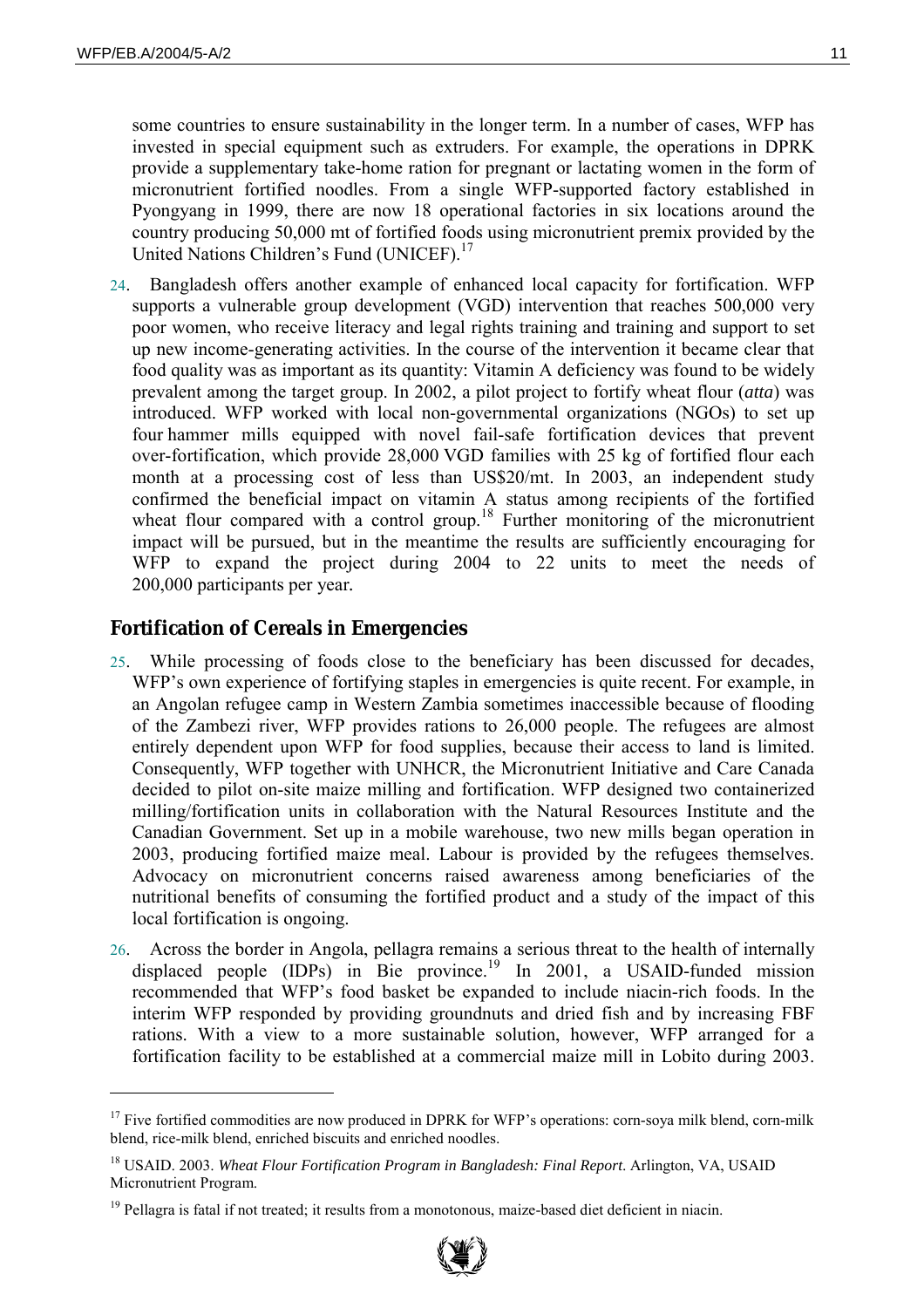The mill has the capacity to provide 1,000 mt of maize flour per month fortified with an extra-high content of niacin. This flour is being distributed to IDPs and returnees.<sup>20</sup>

27. On a much larger scale, the southern Africa drought emergency was the first regional crisis to highlight the importance of cereal fortification in the context of greater understanding of linkages between HIV/AIDS, food security and nutrition. The unusually high prevalence of HIV/AIDS in the affected countries coupled with serious and growing food insecurity led to closer scrutiny of the potential for general rations to address micronutrient needs. The availability of large quantities of maize grain in the region and the requirement among some recipient governments that genetically modified grains be milled prior to delivery, offered an opportunity for fortification at a large scale. Almost 70,000 mt were fortified during the first half of 2003 in the largest ever milling and fortification effort in any humanitarian emergency.

#### **CHALLENGES TO WFP FROM MICRONUTRIENT FORTIFICATION**

#### **Technical, Managerial and Industrial**

- 28. The examples outlined above demonstrate that WFP has taken many opportunities to pioneer technical and operational innovations. Processing and fortification close to the consumer has numerous benefits, including enhancement of local food processing capacity, employment generation, the option of higher extraction rates and added benefits to beneficiary households. While the number of success stories continues to grow and guidance on best practice is being developed, many fortification interventions still face challenges.
- 29. On the technical side, milling capacity is often a limiting factor where the need for large quantities of fortified staples is urgent. In the southern Africa emergency, there was a limited number of mills with adequate capacity in places where logistical and operational requirements could be met, despite the relatively high level of market and economic development in the region. In the very poorest countries and those emerging from destructive wars, capacity has to be built up from scratch, as for example in Afghanistan, where WFP's distribution of fortified cereals relied on industrial capacity in Pakistan in the first years of post-Taliban government.
- 30. Capacity is also likely to be constrained in terms of managerial and supervisory skills. For fortification to be safe and cost-effective, food producers and millers and WFP staff must understand the importance of careful dosing and proper mixing to ensure homogeneous distribution of micronutrients in the product and the importance of storing and handling micronutrient pre-mixes. In order to increase capacity for fortification, WFP is initiating new training courses mainly for procurement and logistics personnel; the first one was held in December 2003. WFP will collaborate with UNICEF, the Micronutrient Initiative (MI), WHO, FAO, non-governmental organizations, private-sector companies and national institutions to pioneer innovative approaches and strengthen national expertise in fortification.



<sup>&</sup>lt;sup>20</sup> Funding for the fortification unit came from the Canadian International Development Agency (CIDA); UNICEF provided the micronutrient pre-mix.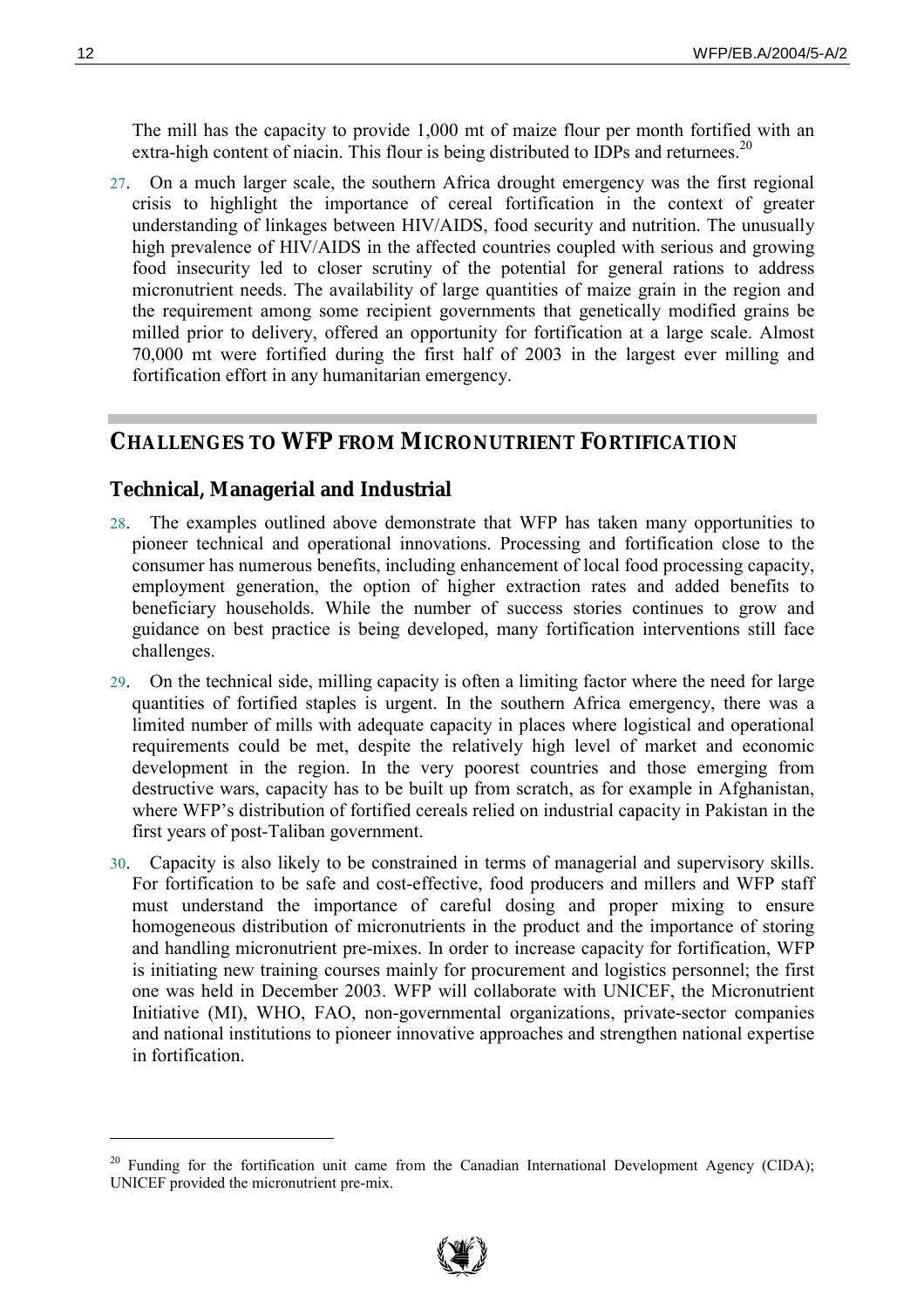31. In several countries, national policies need to be developed; WFP has begun playing a more active role in partnership with UNICEF, MI and the Global Alliance for Improved Nutrition in helping to frame the agenda for policy development on fortification. In several cases, UNICEF and MI were instrumental in establishing local fortification standards and in supplying the required fortificant. Under umbrella agreements, MI assisted in awareness-raising or social-mobilization campaigns to increase awareness and acceptance of fortified foods among WFP beneficiaries and partners. MI also frequently provides technical expertise and guidance to WFP on design and establishment of fortification facilities in developing countries. Other technical expertise is provided by the University of Greenwich Natural Resources Institute, the University of London Institute for Child Health and the Center for Disease Control and Prevention, Atlanta, USA.<sup>21</sup>

## **Costs and Benefits**

- 32. Fortification involves adding value to a food. It is not cost-free. FBFs and biscuits are valued commodities and their use outside targeted child nutrition interventions continues to grow. Usually more expensive than wheat or maize, a product such as CSB delivers more energy, protein, fat and considerably more micronutrients per unit. The balance is redressed when cereals are milled and fortified, but the cost of the cereal then rises too. Apart from FBFs and biscuits, most milled and fortified flours are appreciated by beneficiaries because of their taste and fine consistency, better digestibility and the time saved on pounding or milling. These are additional benefits, particularly in a context where HIV/AIDS may affect a household's capacity to undertake such tasks. That said, higher-value commodities imply lower tonnage delivered to an operation; WFP ration planners have to compromise where nutritional priorities compete with other programmatic goals and where cash is limited. New WFP training on commodity handling, processing and fortification will enhance understanding of the importance of micronutrient fortification and allow WFP staff to make better informed decisions.
- 33. Cash is needed to support pre-mix procurement and the added costs of processing and fortification. With cereals, the main cost increase relates to milling. Depending on the mix of micronutrients added, the fortification pre-mix itself typically costs less than US\$5/mt compared with milling, which can add up to US\$25/mt.<sup>22</sup> This becomes a cost borne by WFP that was formerly paid by the beneficiary. When given whole grains, WFP's food recipients have to organize and pay for pounding or milling, and typically lose as much as 20 percent of the value of the grain, a loss that relates not only to cash or in-kind payments to millers, but also to losses in the milling process.
- 34. To date, it has been recommended to increase rations, thereby adding to planned tonnage figures with a view to covering this particular loss for the beneficiary. For example, the PRRO in Eritrea increased its total ration planning figure by 10 percent because beneficiaries were known to have to pay high fees to millers and therefore consumed appreciably less than the ration figure implied. Alternatively, rations that include fortified flour may be reduced by 10 percent to 15 percent and achieve the same goal, a reduction that compares favourably with the cost of local milling. Local milling and fortification can therefore have economic and nutritional advantages.

 $22$  In some countries, millers accept payment in the form of milling waste—the husk and bran by-products―when there is high demand from the animal husbandry sector. However, there may be other costs relating to the logistics of adding a cereals processing step between the port of arrival and extended delivery points.



<sup>&</sup>lt;sup>21</sup> The critical role played by CIDA in financial support for many WFP micronutrient activities is gratefully acknowledged.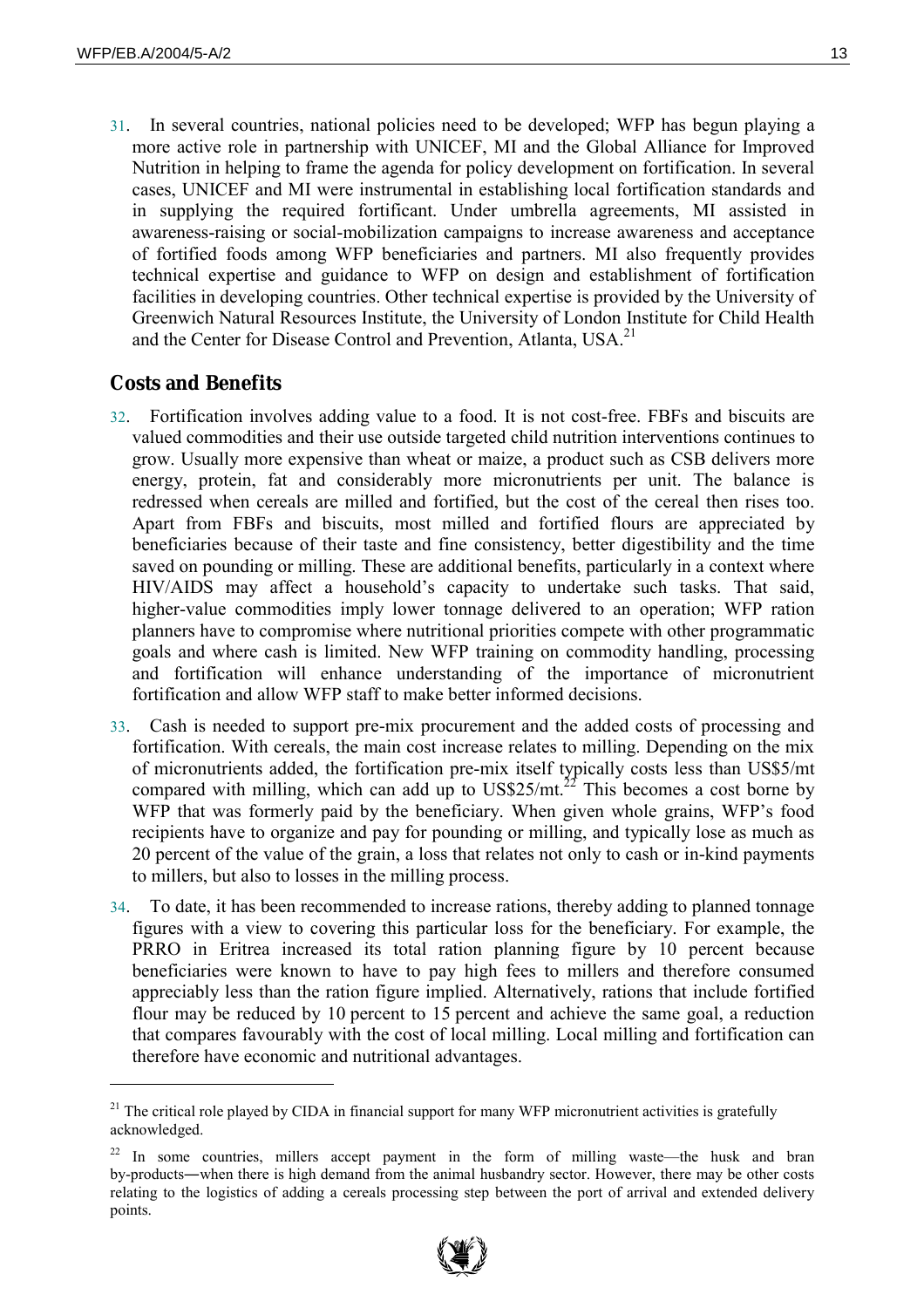### **Shelf-life**

- 35. Aside from cost, the main variable of concern in decisions on fortification relate to shelf life. Well stored whole grain can last a year; many milled and fortified products, including FBFs and flour or meal, have a shorter shelf-life. The longevity of a milled cereal is determined by the extraction rate used. Flour with an extraction rate of 90 percent or higher is classified as a wholemeal flour, which does not have a long shelf life. In situations where the pipeline is short, this is acceptable. However, when the pipeline is long, logistics are complex and storage conditions are poor a longer shelf life and thus a lower extraction rate are essential. A longer shelf life may require improved but more costly packaging.
- 36. The stability of vitamins and minerals added to food varies according to the nutrient and depends on moisture content, light, exposure to oxygen and ambient temperature. Even under normal conditions, most vitamins lose their potency over time. Dried products such as flour, salt and FBFs become damp and deteriorate quickly under humid conditions; oil will become rancid and lose its vitamin A when exposed to light and high temperatures. To minimize micronutrient losses during storage and transport, processed fortified foods must be packed to exclude air, light and moisture. Effective pipeline management is essential to ensure the shortest possible period between production and consumption. Increased capacity to mill and fortify products as close to beneficiary populations as possible is of considerable value to WFP.

#### **Policies and Standards**

- 37. To achieve compliance and quality control in its growing number of micronutrient activities, WFP needs to ensure that specifications are clearly defined and followed and that levels of nutrient content are appropriate to each context, and be able to share the information with implementing partners. As things stand, this is not always possible. There is a need for (i) an assessment of levels of fortificants used in different commodities and different contexts, emergencies in particular, leading to guidelines on how levels should be set and achieved, (ii) review of the quality and costs associated with alternative pre-mix suppliers, (iii) improved product labelling and (iv) clearer guidelines on quality-control procedures in the field.
- 38. WFP should follow national policies on fortification standards, but these do not yet exist everywhere. WFP should be part of the process that leads to setting national standards and should prepare more detailed guidance for its own operations. Such guidance would focus on defining levels and standards for different contexts in the light of recent scientific recommendations and on the basis of the costs and benefits of vitamin and mineral pre-mixes. WFP will engage in the debate on new foods for fortification, including participation in operational research on their efficacy and acceptability. Similarly, operational research into ways of meeting the dietary needs of PLWHA may affect the choice of commodities, processing requirements and levels of fortification. WFP is involved in some of these studies and will remain a leader in scientific and practical issues.
- 39. Specification of commodity content is increasingly important for WFP. Some operations receive vegetable oil from multiple donors or from a combination donations and procurement, which creates confusion in cases where both fortified and unfortified oil are in the pipeline. Similarly, where products are not labelled, it is hard for WFP and its partners to (i) make judgments on alternative food basket compositions where micronutrient deficiencies are of concern, (ii) assess whether additional vitamin supplements may be needed in tablet form in refugee camps or clinics and (iii) decide whether recommended micronutrient intake levels might be exceeded where multiple micronutrient activities are concerned. As a result, efforts should be made to ensure that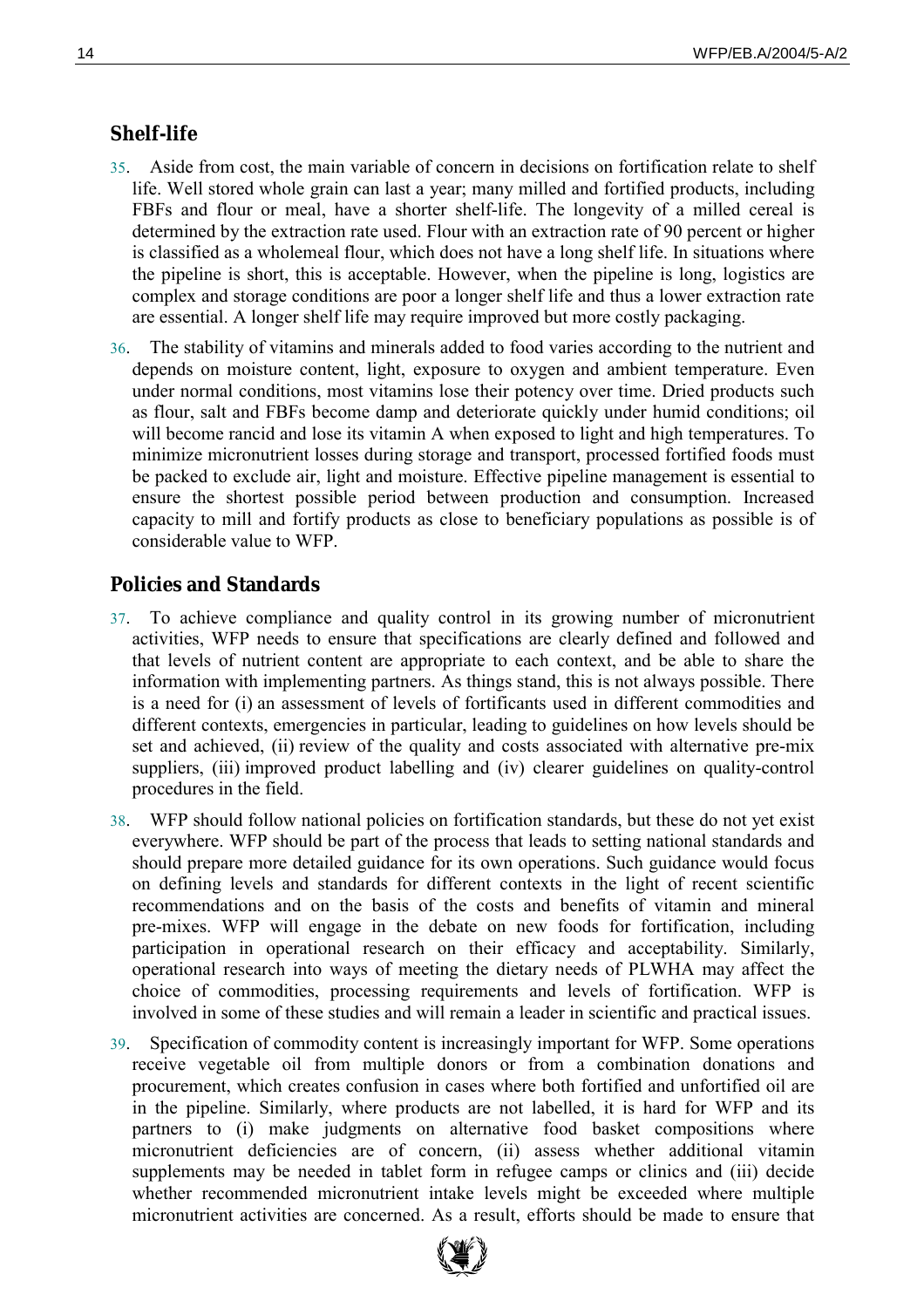fortified commodities are clearly labelled at the point of production or packaging, or at least that they are accompanied by micronutrient specifications.

### **CONCLUSIONS AND RECOMMENDATIONS**

- 40. WFP has already made significant and often pioneering contributions to addressing the global burden of micronutrient deficiencies. An increasing amount of WFP food is fortified, innovative approaches to enhancing local milling and fortification capacity have been developed, local production of fortified blended foods continues to grow and there is work with partners to place micronutrient-deficiency diseases higher on international and national political agendas.
- 41. The next steps for WFP include the following:
	- $\triangleright$  Make efforts to ensure appropriate micronutrient fortification of commodities intended for use in WFP operations. To support this goal, WFP will collaborate with partners in formulating guidelines and standards that establish appropriate commodities and levels of fortification, and providing operational guidance based on best practices and lessons learned from the field.
	- ! Seek opportunities to support and strengthen capacity for local milling and fortification of cereals and production of fortified blended foods, with a view to processing and fortifying commodities as close to consumers as possible. In this context, WFP will provide technical guidance on procedures and criteria for ensuring quality of the product.
	- $\triangleright$  Explore funding mechanisms that would disassociate tonnage levels from cash available to country operations to cover the costs of in-country value-added from milling and fortification. Discussion is needed on the extent of donor responsibility in covering the cost of milling and fortification where (i) micronutrient deficiencies are a concern and (ii) only whole grains have been supplied.
	- $\triangleright$  Increase efforts to build capacity in-house and among partners in the field to plan and manage distribution of fortified foods. This will entail more training on processing, milling and quality concerns for programme, logistics and procurement staff and partners. Practical publications covering aspects of quality, shelf life and costs must be developed for use in the field.
	- $\triangleright$  Enhance WFP's capacity to conduct rigorous needs assessments and baseline and impact surveys. Documenting effectiveness and impact of fortification activities will be an important input to RBM during the 2004–2007 Strategic Plan. Research aimed at identifying new foods for fortification and delivery to vulnerable population groups will also be supported.
	- $\triangleright$  Review existing commodity specifications and update internal procedures to support appropriate procurement, receipt and handling of commodities. There are needs for (i) more systematic compliance with WFP's micronutrient specifications, (ii) tracking of products in relation to their micronutrient content, perhaps through a modification of COMPAS and the commodity-tracking system.
	- $\triangleright$  Strengthen partnerships with technical agencies, research institutions and private-sector entities that can collaborate in identifying cost-effective approaches to meeting the micronutrient needs of WFP beneficiaries. At national and international policy levels, alliances with United Nations agencies, governments and NGOs will be pursued to promote and support national fortification policies.